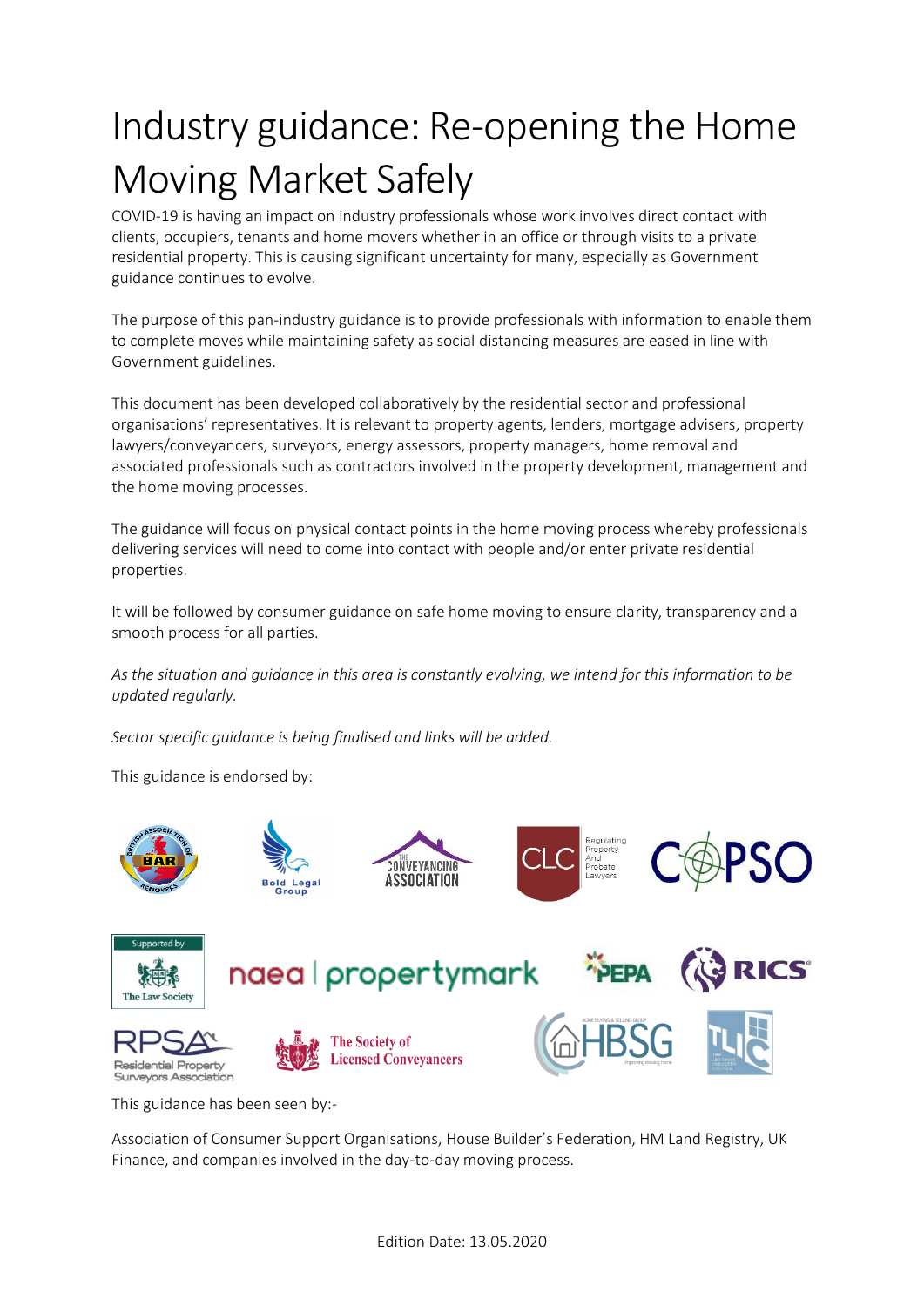1. General industry recommendations for individual behaviour to reduce risks associated with COVID-19:

- Limit as much as possible any contacts with people outside your household this is the most important condition for staying healthy.
- Transmission is affected by both duration and proximity of contact; individuals should not be too close to other people for more than a short amount of time. When in physical contact, stay side-to-side rather than facing people.
- When travelling, professionals should continue to avoid public transport wherever possible.
- Wherever possible, go directly from home to work and then back home and avoid peak travel times.
- Wash your hands as often as possible with soap or use hand sanitiser or wet wipes when you are outside.
- Eat at home and/or bring your own food at work.
- If you are coming back from an area with high risk of contamination, follow the advice on the [NHS website.](https://www.nhs.uk/conditions/coronavirus-covid-19/)
- Don't shake hands. Use the knuckles of your fingers to touch the light switches, elevator buttons, etc.
- When at petrol stations, use a paper towel or use a disposable glove to use the pump.
- Open doors with your elbow or otherwise, not your palm.
- Wash your hands for 20 seconds and/or use hand sanitiser before and after going into a property.
- When you return home or to your place of work, wash your hands with soap for 20 seconds and/or use hand sanitiser.
- Always bring a hand sanitiser with you. Have hand sanitiser on hand near the front door of your home and in your car for use after visiting a petrol station or touching items when you cannot immediately wash your hands.
- Cough or sneeze in disposable towels and throw them away.
- If you are using disposable gloves, when you take them off, immediately wash your hands thoroughly.
- Aim to wear a face-covering in enclosed public areas.
- Avoid touching your face at all times.
- Where possible, avoid touching surfaces when in someone else's home.
- Follow a common sense approach when interacting with, or entering, people's homes.

# 2. Physical contact during home moving

As the stay-at-home measures lift, professionals need to ensure they continue to provide the highest levels of service while adhering to current social distancing guidelines, ensuring the health and safety of consumers and professionals carrying out services in people's homes and complying with the public health guidance (PHG) issued by the relevant public health body for the location of the services undertaken.

UK Government, in consultation with industry, has produced [new guidance](https://www.gov.uk/government/news/new-guidance-launched-to-help-get-brits-safely-back-to-work) to help ensure workplaces are as safe as possible, including specific detail for professionals who have to [work in other](https://www.gov.uk/guidance/working-safely-during-coronavirus-covid-19/homes) people's [homes.](https://www.gov.uk/guidance/working-safely-during-coronavirus-covid-19/homes)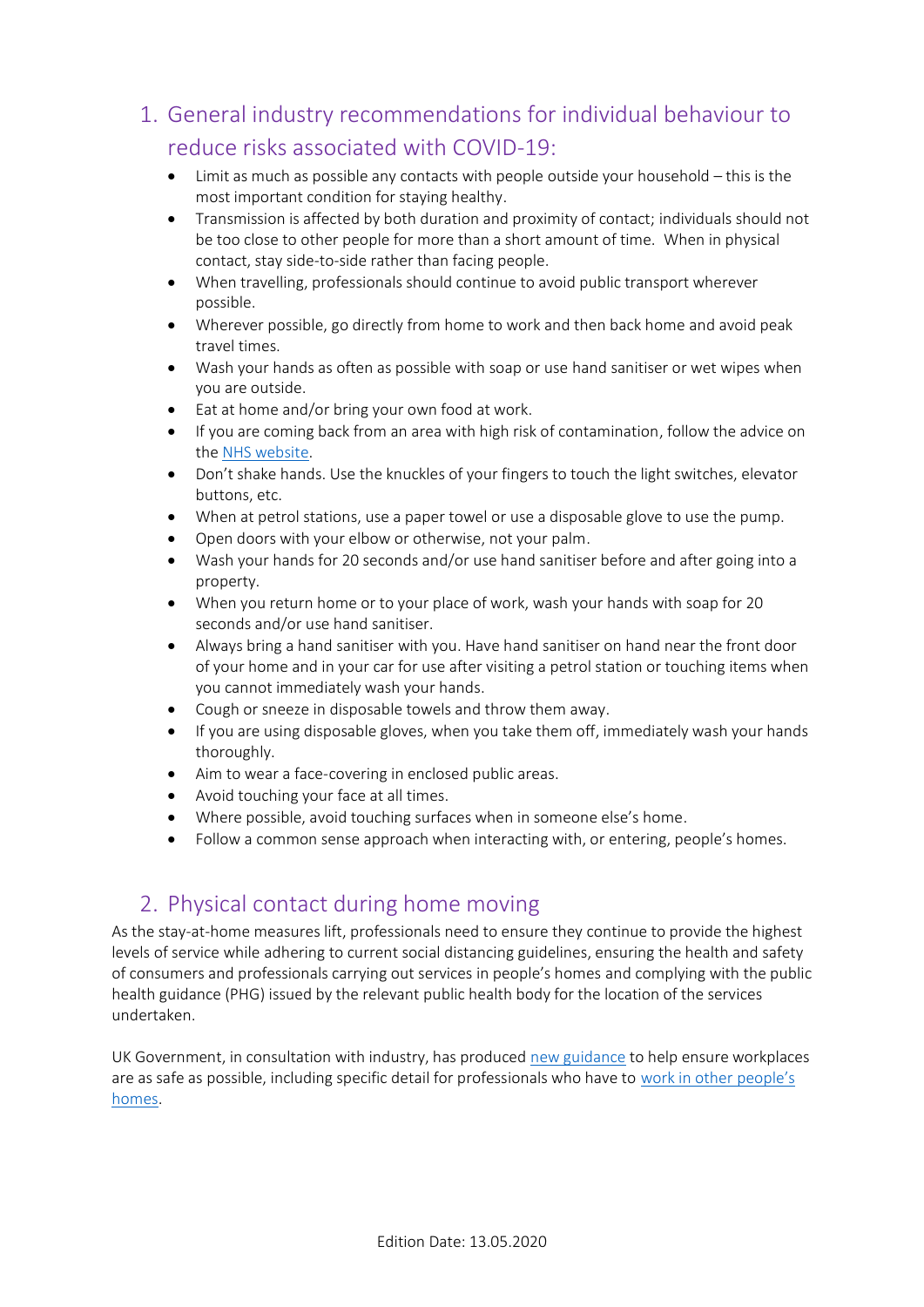In line with current Government guidelines, we recommend the following steps:

## 1. Client engagement

- Professionals act in a transparent and professional manner with all parties involved, and are clear with the client/consumer about their service and any restrictions to the service as a result of COVID-19.
- Make sure the obligations in relation to client/consumer confidentiality and safe storage of client/consumer information continue to apply even though some or all staff are working remotely. Ensure this is in line with GDPR legislation.
- Avoid physical contact with clients. Contact clients/consumers by use of digital technology, for example e-mail, video conferencing platforms or, telephone, etc.

## 2. Identity requirements, witnessing and signatures

- ID checks should be conducted using electronic verification methods where possible to avoid the need for physical presence, in accordance with the [LSAG COVID-19](https://www.clc-uk.org/covid-19-preventing-money-launderingterrorist-financing-in-legal-practices/)  [Guidance.](https://www.clc-uk.org/covid-19-preventing-money-launderingterrorist-financing-in-legal-practices/)
- Witnessing should be undertaken in person but maintaining social distancing measures. Each signatory should observe [PHG,](https://www.gov.uk/government/collections/coronavirus-covid-19-list-of-guidance) use their own pen which they should not share and wear gloves to minimise the risk of transmission of the virus.
- Electronic signatures should be used where possible in the present circumstances rather than wet ink signatures. Make sure they are electronically dated correctly, for example, with the date of the contract.
- With the very important exception of documents that need to be supplied to HMLR for registration, electronic signatures can be used in most cases. See sector specific guidance for conveyancers - to follow.

## 3. Documentation

- There is no need for professionals to use protective equipment when handling physical documents. Current [guidance](https://www.gov.uk/government/publications/guidance-to-employers-and-businesses-about-covid-19) from Government does not provide any obligation to do this.
- Terms and conditions of services offered to clients should be varied to allow for potential problems or restrictions arising from COVID-19.
- To avoid physical document exchange for anti-money laundering, electronic identification verification systems should be utilised in accordance with legal sector affinity group join[t guidance](https://www.lawsociety.org.uk/policy-campaigns/articles/anti-money-laundering-guidance/) and/ or guidance from the [FCA.](https://www.fca.org.uk/publication/correspondence/dear-ceo-letter-coronavirus-update-firms-providing-services-retail-investors.pdf)

## 4. Getting the property on the market

- Where possible, all paperwork should be signed electronically.
- Where using an electronic signature not possible, paperwork should be posted. Where the client has to personally attend the office, consider requiring that this is by appointment only, when the office safely re-opens, to minimise physical contact in offices.

## 5. Preparation: Home inspections/visits/ home viewings

- No open house viewings should take place.
- Before arranging a physical viewing consider whether a virtual viewing can be undertaken but acknowledge that most consumers are not likely to make a binding offer without a physical viewing.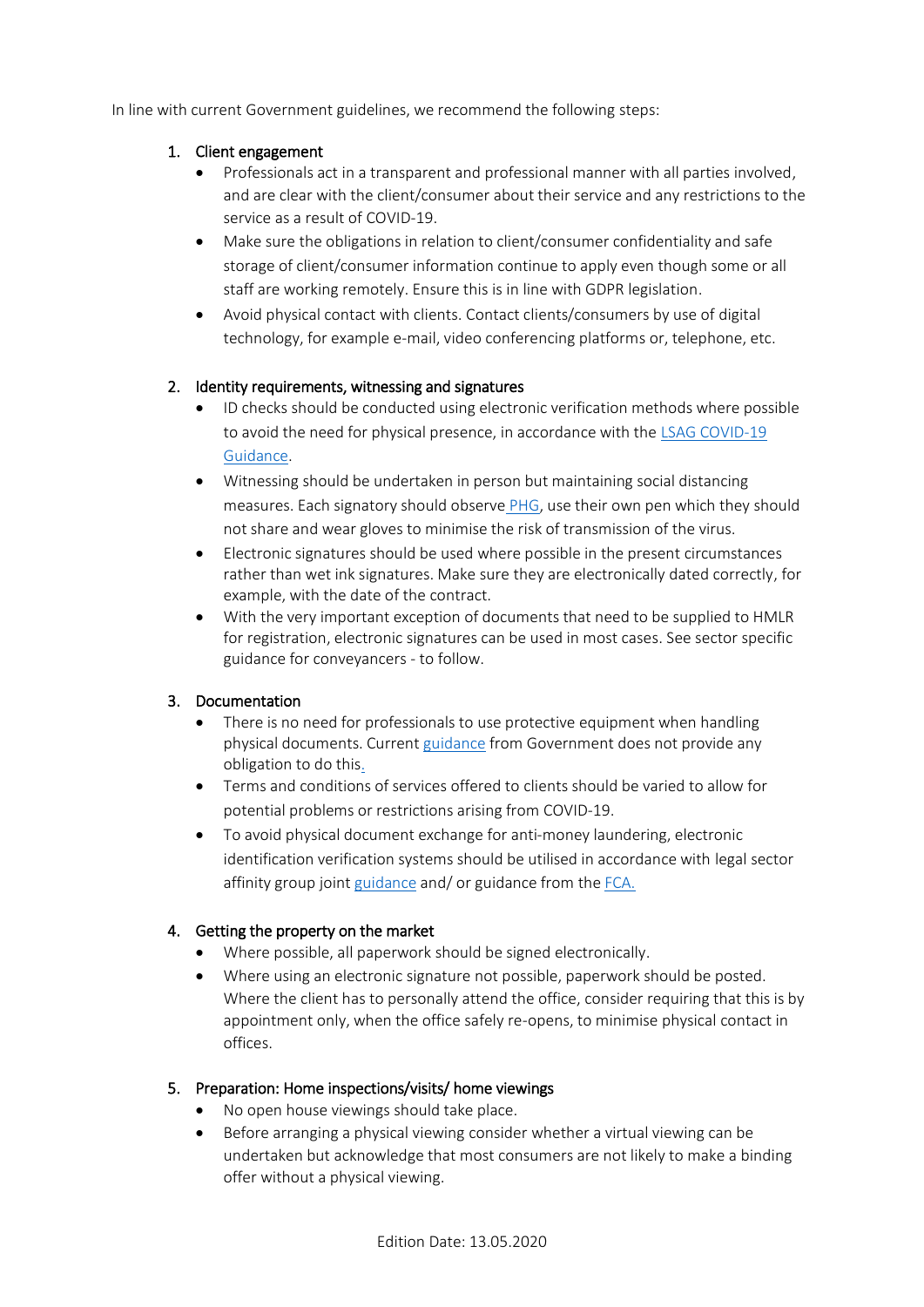- Consumers should be advised that physical viewings should be limited to members of the same household. For example if a couple wish to view but are currently living in separate households, they should book separate viewings.
- Any professional planning or organising a visit to the property needs to check first with the occupiers whether anyone has had COVID-19 or has any COVID-19 symptoms, are shielding or clinically vulnerable, or have not yet completed the required period of household self-isolation.
- Any professional planning or organising a visit to the property needs to confirm that they have no COVID-19 symptoms.
- Only one professional and up to two other adults to attend viewings, and where viewers need to be accompanied by small children they should be kept from touching surfaces.
- Whenever possible, an agent should accompany a consumer on a viewing. However, when not possible, consumer must all agree to follow recommendations set out on the '*Consumer Coronavirus (COVID-19) guidance on safe home moving'*.
- Liaise with other professionals involved in the home moving process, but avoid physical contact while social distancing measures apply and adhere to existing social distancing measures at all times.
- To ensure the client/occupier and industry professionals' health and safety, it is important that firms/individuals adhere to current PHG relating to health and safety and PPE.
- Viewings should ideally take place outside of commuting times to avoid rush hour, particularly in areas where people are taking public transport. Whenever possible, public transport should be avoided.
- Where practical, professionals and applicants should visit the property using their own transport.
- Professionals must take all reasonable steps to ensure the client and/or property occupier is provided with as much information as possible about the visit/s and service in advance to agreeing the service. For consistency, please share *'Consumer Coronavirus (COVID-19) guidance on safe home moving'* prior to the visit.
- The visit, service and arrangements should be agreed by all parties prior to visit or inspection.
- New instructions, terms of engagement and/or client letters must be amended to confirm restrictions or information on the physical inspection/visit. For existing instructions, clients must be notified in writing of any restrictions/changes to terms of engagement.
- Secure as much information as possible and practical from the client/occupier or representative prior to the visit and as part of pre-inspection research, including property use, occupancy, location and potential risk to occupants, including carrying out a pre-inspection questionnaire/risk assessment with the occupier/client.
- Minimise physical contact during key handover where possible and ensure keys are sanitised at each handover.
- Sanitise equipment, in line with current PHG, periodically and as often as practical. Hand sanitiser should be carried when travelling and applied where available outside the home, especially when entering a building and following contact with surfaces. Clothes should also be washed regularly, as there is some evidence that the virus can stay on fabrics.
- The occupants should be asked to clean door handles before and after each visit.

# 3. Check list of questions to ask pre-visit/inspection/home viewing

Please note there are [interactive tools](https://www.hse.gov.uk/risk/assessment.htm) available to support you from the Health and Safety Executive (HSE). See also th[e latest government guidance on covid-19 vulnerable groups.](https://www.gov.uk/government/publications/guidance-on-shielding-and-protecting-extremely-vulnerable-persons-from-covid-19/guidance-on-shielding-and-protecting-extremely-vulnerable-persons-from-covid-19)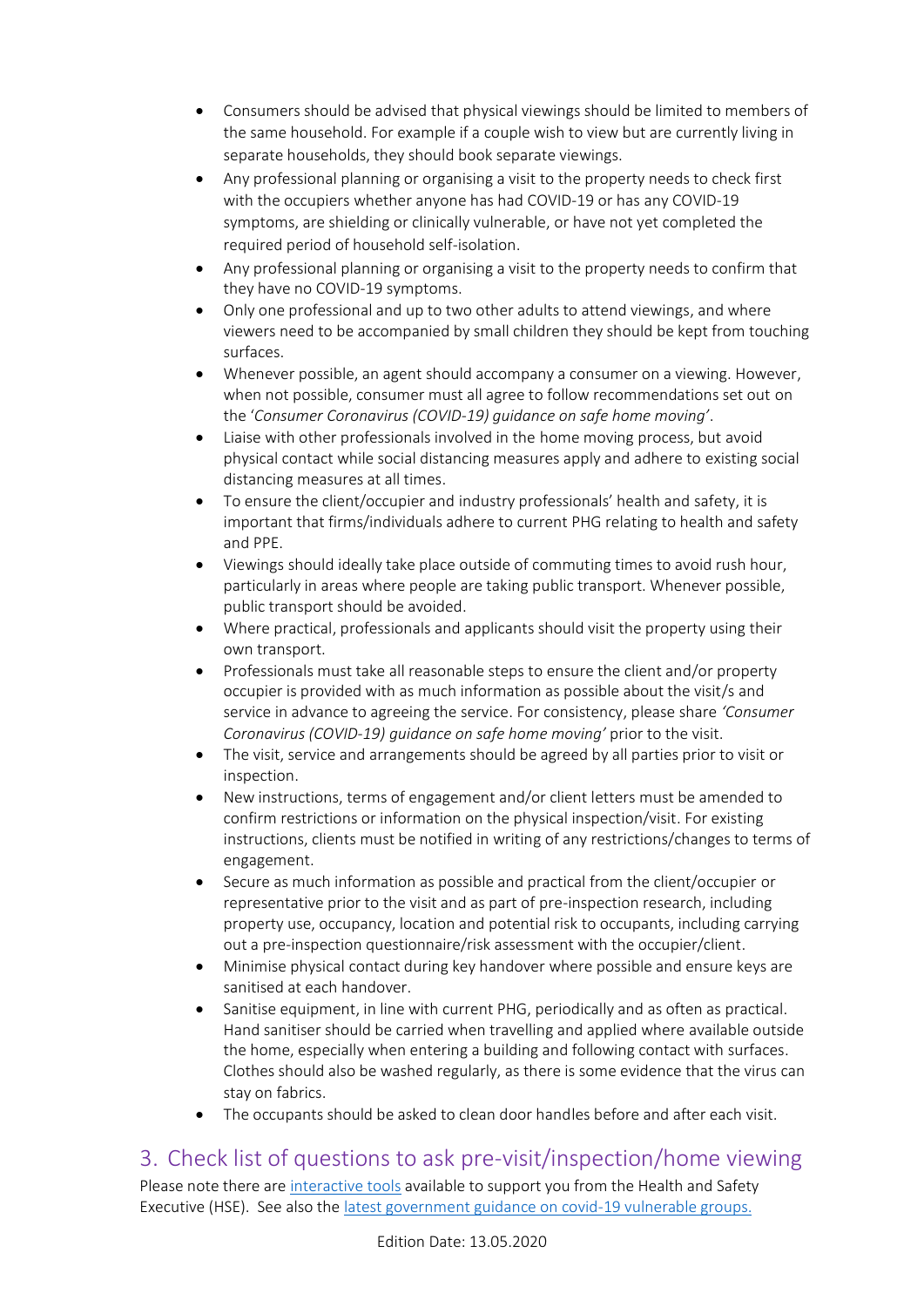## 1. Health related

- $\checkmark$  Are you in the at 'risk' category as outlined by [Government?](https://www.gov.uk/government/publications/covid-19-guidance-on-social-distancing-and-for-vulnerable-people/guidance-on-social-distancing-for-everyone-in-the-uk-and-protecting-older-people-and-vulnerable-adults)
- $\checkmark$  Are you/anyone in your household [symptomatic?](https://www.gov.uk/government/collections/coronavirus-covid-19-list-of-guidance)
- $\checkmark$  Have you/anyone in the household previously tested positive and have since recovered?
- $\checkmark$  Have you got access to gloves, sanitising gels, etc?
- $\checkmark$  Are occupiers able to leave the property for the duration of a visit/view/inspection?

## 2. Property related

The following questions are designed to ensure professionals have adequate information previsit to avoid physical contact with client/occupier.

- $\checkmark$  Is the property occupied?
- $\checkmark$  What is the current and future use of the property?
- $\checkmark$  Where are the electrics located in the property?
- $\checkmark$  Where is the gas meter located?
- $\checkmark$  Where is the stop cock located?
- $\checkmark$  Where is the water meter located?
- $\checkmark$  Where is the boiler located?
- $\checkmark$  Are you aware of any issues in the property? If yes, please specify where?
- $\checkmark$  Do you have any certification in regard to gas and electricity safety?
- $\checkmark$  Do you have any guarantees or warranties for windows, boilers, historical damp treatment, extensions, etc?
- $\checkmark$  Where is the cold-water storage tank located (if applicable)?
- $\checkmark$  Where is the hot water cylinder located (if applicable)?
- $\checkmark$  What is the broadband service and where is the connection point?

# 4. Considerations during inspection/visit/home viewing

- Professionals to consider health and safety aspects in relation to traveling to the property, accessing the property, carrying out an inspection/visit, and delivering the service.
- Occupiers should not be in the property when possible in order to avoid physical contact and ensure compliance to existing social distancing measures Consumer recommendations are set out on the 'Consumer Coronavirus (COVID-19) guidance on safe home moving'.
- Any client/occupier considered to be in a high-risk category should not be in the property and a representative my need to be appointed in their place.
- When occupiers are in the property, it is important to ensure Government guidelines are followed, including maintaining a two metre distance from others.
- Only one professional should visit the property at a time and only two adult viewers per household to attend viewings. Where small children need to accompany adults, they should be kept from touching surfaces.
- Whenever possible, an agent should accompany a consumer on a viewing. However, when not possible, the consumer must agree to follow recommendations set out on the 'Consumer Coronavirus (COVID-19) guidance on safe home moving'.
- All visitors need to adhere to PHG on cleaning hands thoroughly prior to and upon leaving the property.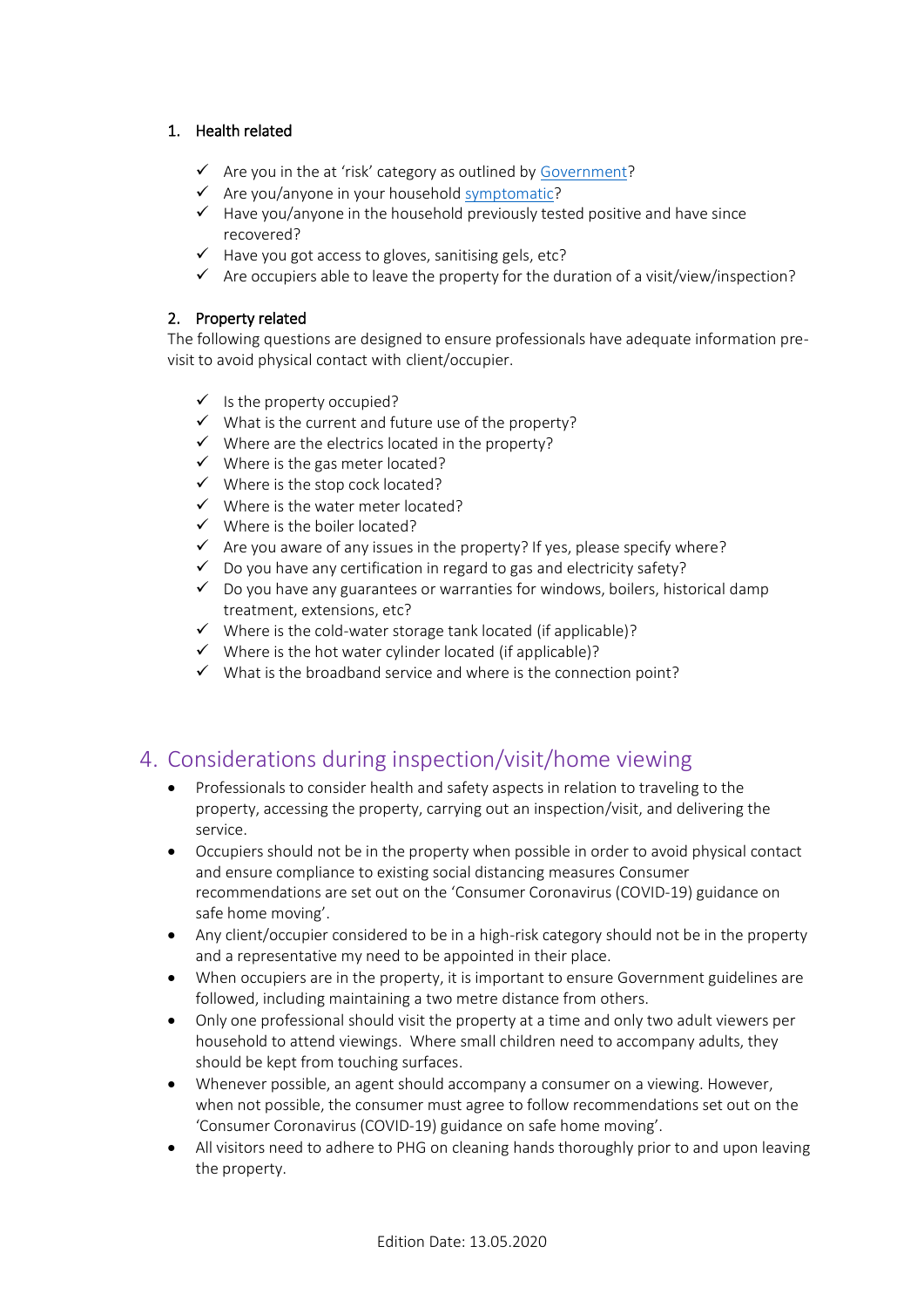- In accordance with current PHG, appropriate PPE is utilised according to the service delivered.
- Where possible, minimal contact should be made with surfaces when inspecting elements of the property.
- Keep a record of the visit and inspection using appropriate recording equipment especially for restrictions as a result of social distancing measures.
- Appropriately dispose of any PPE used during inspection/visit/home viewing in line with Government and PHG guidelines.

## 5. Considerations post-inspection/visit/home viewing

- Communicate outcome/findings appropriately with the client/consumer.
- Reports and findings should be delivered in line with current industry standards and guidance.
- Any restrictions of information/advice should be made clear and stated in report/s and client correspondence.
- Note any limitations to inspection/service delivered as a result of current social distancing measures and health and safety risks.
- Highlight any risks and hazards found during the inspection with your client, depending on the service delivered.
- Recommend a deep clean, while adhering to [NHS guidance](https://www.gov.uk/government/publications/covid-19-decontamination-in-non-healthcare-settings/covid-19-decontamination-in-non-healthcare-settings) or leave 72 hours between moving.

# 6. Professional accountability and responsibility

Industry members are expected to behave ethically and professionally, while taking adequate steps to consider health and safety at all times for all parties involved.

The Government has set out enforcement measures to ensure compliance to social distancing measures. Professionals must adhere to Government guidelines at all times.

## Sector specific additional guidance:

Links to follow.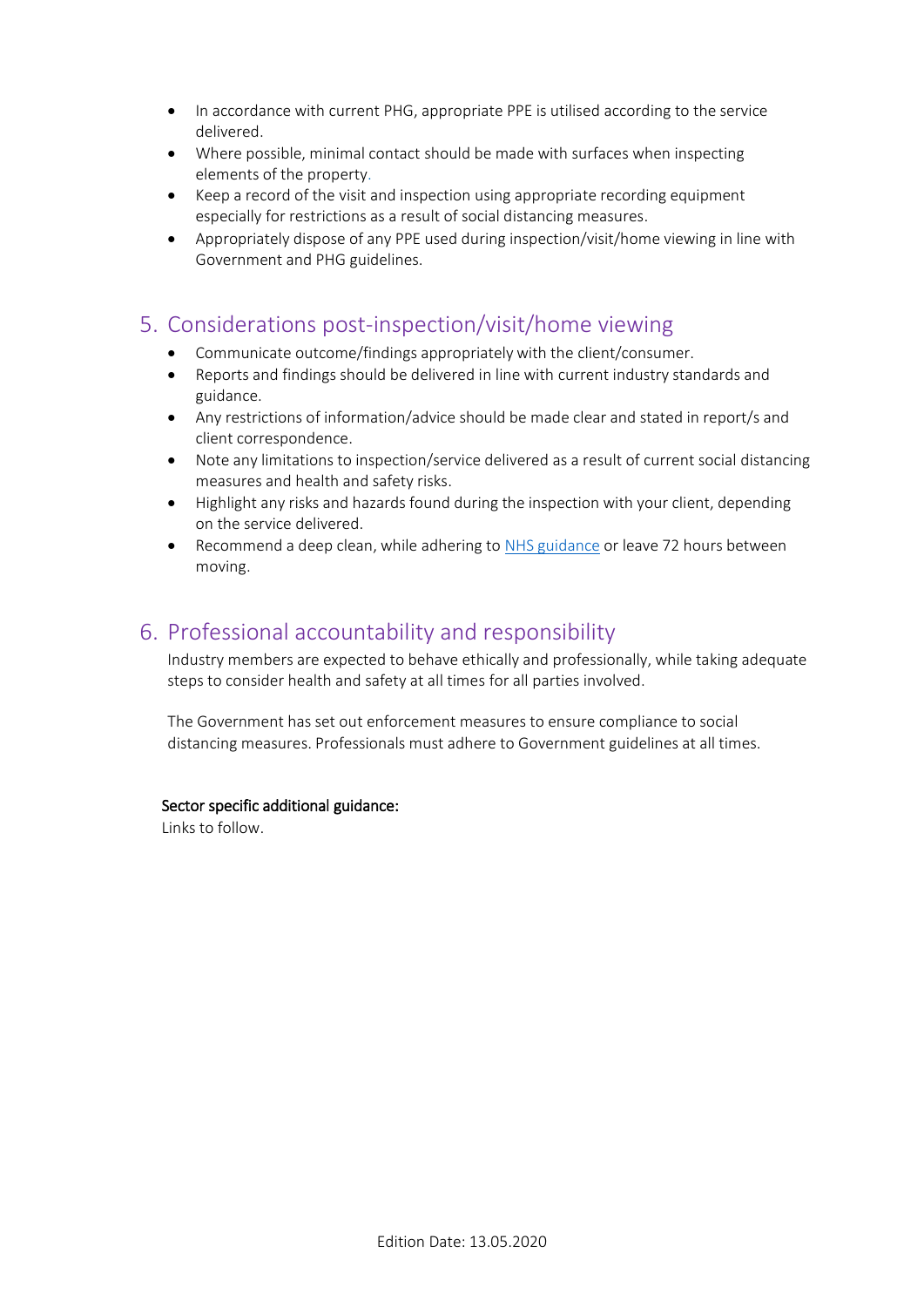#### Acknowledgements

We would like to thank the following for their assistance in reviewing and drafting this guidance, along with many other property professionals who provided their input.

British Association of Removers - Ian Studd Bold Legal Group - Rob Hailstone Council for Licensed Conveyancers - Stephen Ward The Conveyancing Association - Paul Smee and Beth Rudolf Council of Property Search Organisations - James Sherwood-Rogers The Home Buying and Selling Group - Kate Faulkner HM Land Registry House Builders' Federation - Steve Turner The Law Society - Diane Latter and Peter Rodd NAEA Propertymark - Mark Hayward NAEA Propertymark NI - Mary-Lou Press Property Energy Professionals Association - Mike Ockendon The Society of Licenced Conveyancers - Valerie Homes and Simon Law Royal Institution of Chartered Surveyors - Ana Bajri Residential Property Surveyors Association - Alan Milstein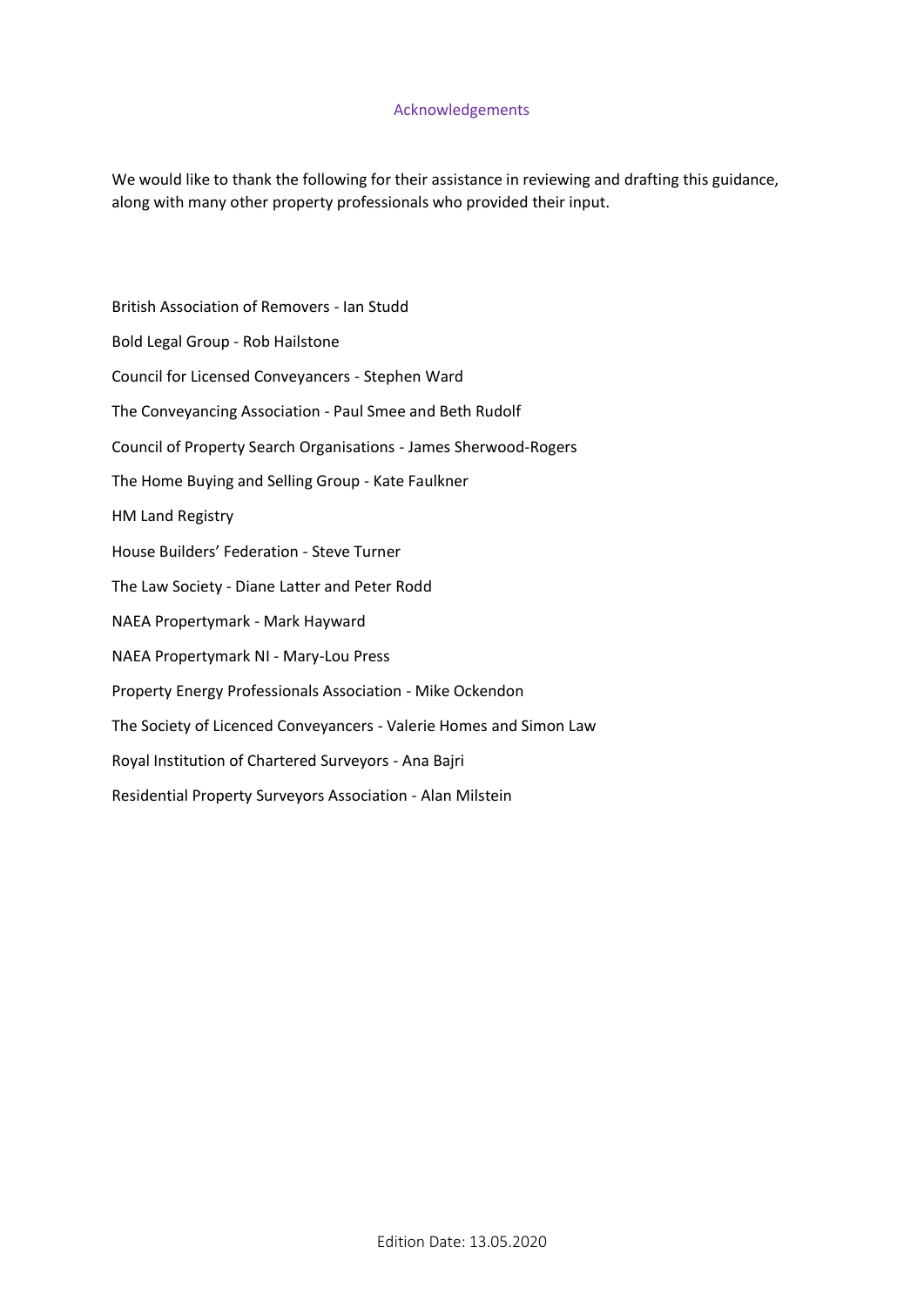# Appendix

# Consumer Coronavirus (Covid-19) Guidance On Safe Home Moving

# A quick guide to moving home during COVID-19: Information for buyers, sellers and renters

To move home during the COVID-19 outbreak you need to know about the 'new rules' to make sure you move safely.

This quick guide to moving home safely during COVID-19 will help you understand what you need to do, and what anyone involved in your move, whether an estate or letting agent, a property lawyer, photographer, energy assessor, a valuer or surveyor, someone helping you organise your mortgage or the removal company who move you, will need to do to provide a safe environment for everyone.

This guidance is aligned with ['The UK Government's COVID](https://assets.publishing.service.gov.uk/government/uploads/system/uploads/attachment_data/file/884171/FINAL_6.6637_CO_HMG_C19_Recovery_FINAL_110520_v2_WEB__1_.pdf)-19 recovery strategy' and the [Government](https://www.gov.uk/guidance/government-advice-on-home-moving-during-the-coronavirus-covid-19-outbreak?utm_source=e0e4eeda-953e-4084-b795-adf5e2870cb4&utm_medium=email&utm_campaign=govuk-notifications&utm_content=immediate)  [advice on home moving during the covid-19 outbreak.](https://www.gov.uk/guidance/government-advice-on-home-moving-during-the-coronavirus-covid-19-outbreak?utm_source=e0e4eeda-953e-4084-b795-adf5e2870cb4&utm_medium=email&utm_campaign=govuk-notifications&utm_content=immediate)

*No guidance can cover every scenario, especially as the current situation is evolving, so please take a pragmatic, common-sense approach to moving home during this time.* 

# 1. General guidance for different stages of the moving process

## A. Before you move

Do your really need to meet in person? For the foreseeable future everyone needs to look for easy alternatives to physical meetings wherever possible so use digital technology, telephone contact, email and video-conferencing tools - whatever suits you best.

There will be times when you will need to meet, for example, if you need to have a legal document witnessed and, in all cases, you must protect each other by following current social distancing guidelines.

However, if a meeting is required, wash your hands before and after using soap and water, dry them thoroughly, ideally with paper towels, and abide by the 2m (about 2 large strides) social distancing guidelines.

## B. Documents, identity requirements, witnessing and signatures

When you buy, sell, or let property you will need to prove your identity, often to several different people, for example, your mortgage adviser, property lawyer, estate or letting agent. This can be done using electronic verification systems.

Contracts can be electronically signed though your property lawyer may still post them to you to sign and return. Some legal documents need witnessing and your witness will need to be physically present. If you maintain social distancing and don't share pens, the risk can be minimised.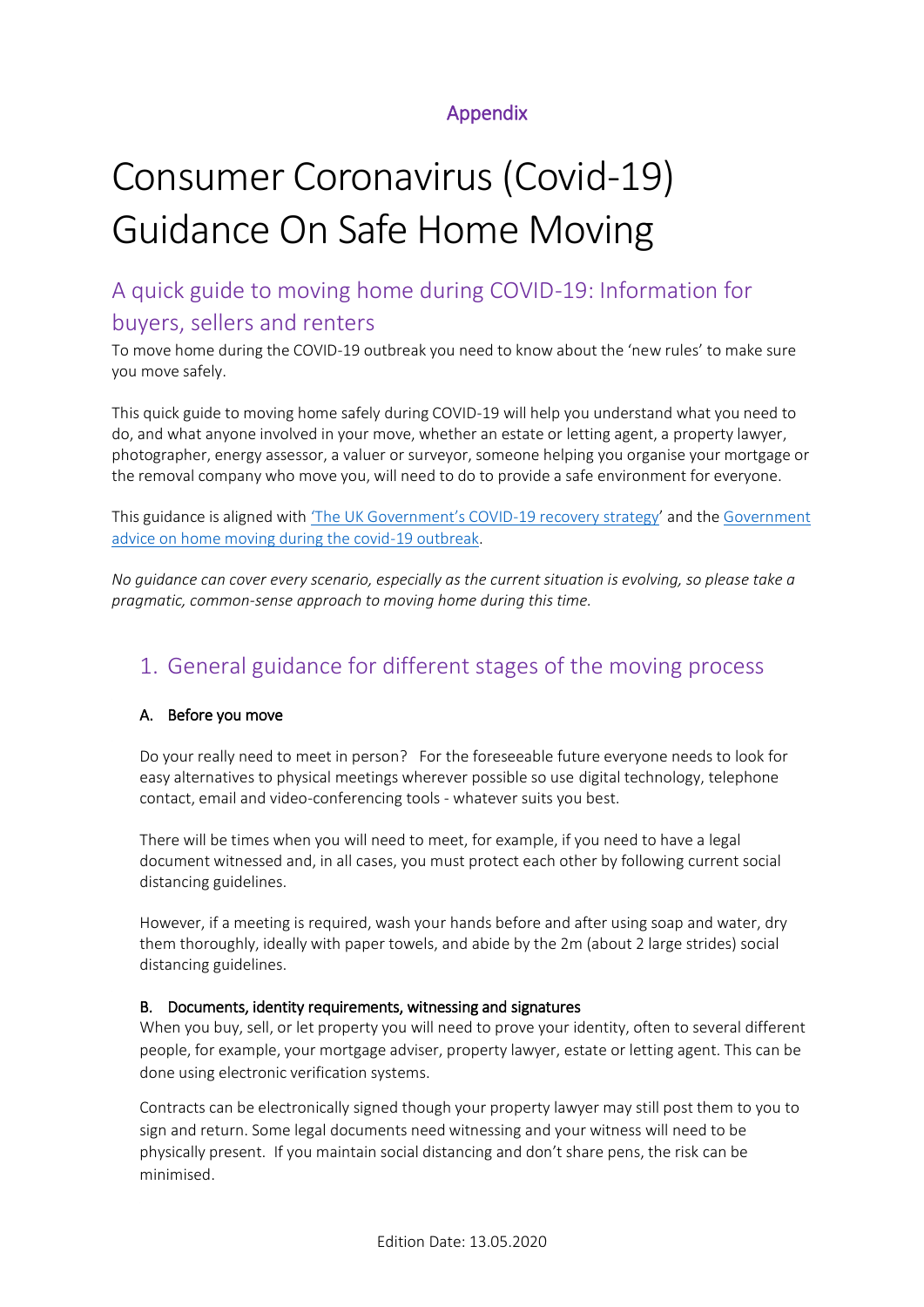## Precautions that you can expect from any property professional visiting your home

Where possible, they will:

- $\checkmark$  Use their own transport rather than public transport.
- $\checkmark$  Fill up cars at petrol stations using gloves and/or a paper towel.
- $\checkmark$  Use hand sanitisers before entering your home and when leaving.
- $\checkmark$  Not shake hands with you and maintain the 2m social distance.
- $\checkmark$  Use knuckles rather than fingers to touch light switches and other contact points.
- $\checkmark$  Declare COVID-19 symptoms and postpone any meetings, adhering to government and public health guidance (PHG) at all times.
- $\checkmark$  Ask all present to declare any COVID-19 symptoms and adhere to government PHE guidelines.

Any person selling, buying, occupying, or renting a home, together with everyone else working in the industry, is legally obliged to declare any COVID-19 symptoms immediately during a property visit. Everyone will need to observe [government PHG.](https://www.gov.uk/government/collections/coronavirus-covid-19-list-of-guidance)

## C. Vulnerable people or those shielding

If you are in this category, please seek medical advice on whether your move should take place as during this period the government advice is *"staying at home and avoiding unnecessary contacts over this period, if at all possible."*

The also suggest that *"All parties involved in home buying and selling should prioritise agreeing amicable arrangements to change move dates for individuals in this group, or where someone in a chain is in this group."*

*Please read the advice for vulnerable people or those shielding in the 'Government advice on* [home moving during the covid-](https://www.gov.uk/guidance/government-advice-on-home-moving-during-the-coronavirus-covid-19-outbreak?utm_source=e0e4eeda-953e-4084-b795-adf5e2870cb4&utm_medium=email&utm_campaign=govuk-notifications&utm_content=immediate)19 outbreak'.

# 2. Considerations for your move

There are three key stages in the property purchase, sale and rental process. The checklists below outline everything you need to know.

## A. Checklist to prepare for a property professional to visit your property for sale or let

When you want to let or sell a property and are arranging visits there is a lot that you can do, together with property professionals, to take sensible precautions and minimise the time people spend in your property.

Property professionals will need to ask a series of questions prior to visiting your property, including:

- $\checkmark$  Has anyone in the home had COVID-19?
- $\checkmark$  Has anyone at home displayed COVID-19 symptoms or not yet completed a required period of household self-isolation?
- $\checkmark$  Do you or anyone in your family have any COVID-19 symptoms?
- $\checkmark$  Is there someone in the property that could be/is in the high-risk category? If so, they should ideally be placed elsewhere. Can a representative be appointed in their place?

The company should also confirm with you that the property professional viewing or visiting your property hasn't had any symptoms.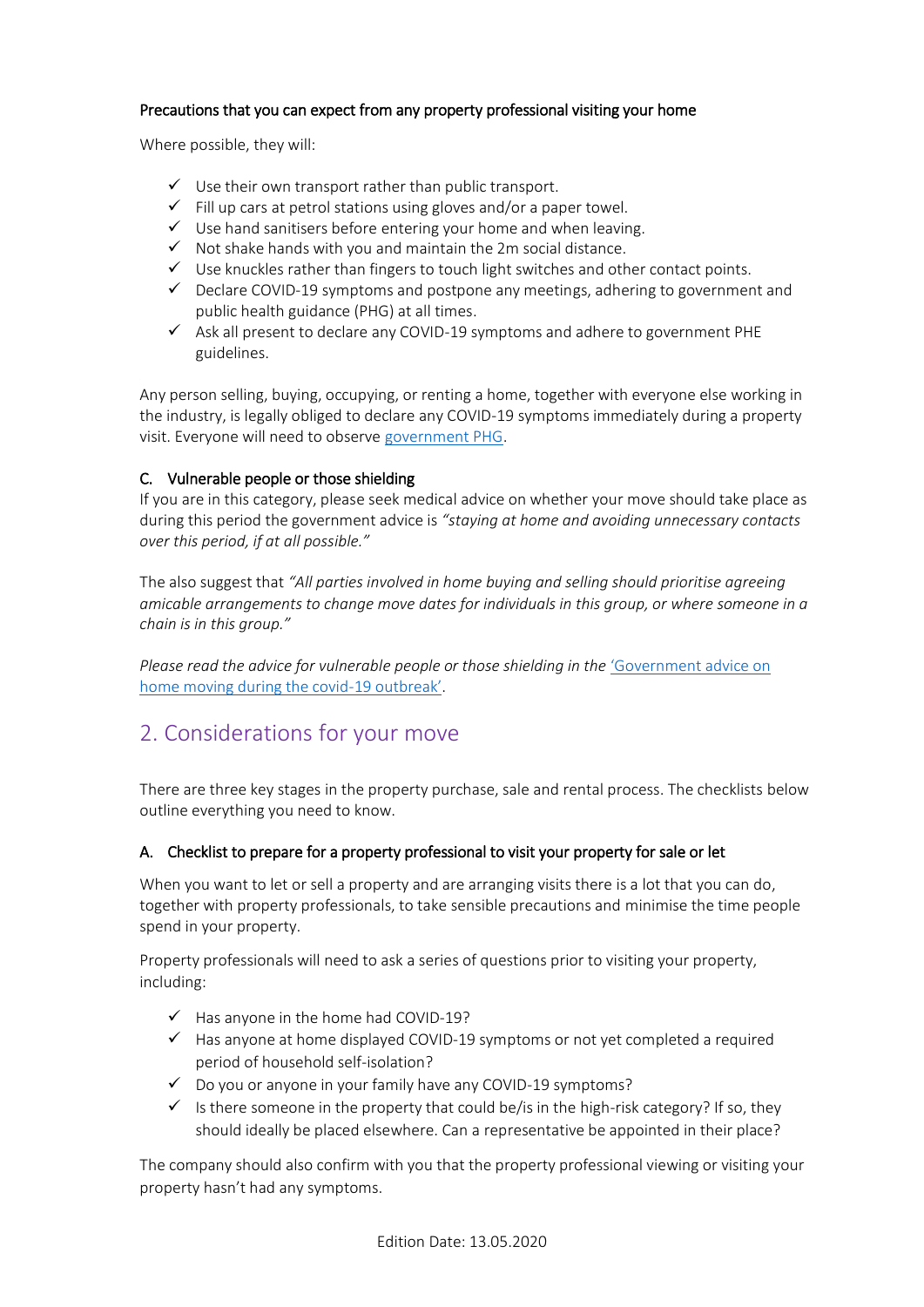If an agent is not present at a viewing, they will ask all those attending to declare they have no symptoms and keep a record that highlights everyone has understood the need to meet the safety guidelines.

*Beware: If these questions are not asked before visiting your property, you need to consider whether the company is taking your safety seriously.*

To keep contact to a minimum:

- $\checkmark$  No open house viewings should take place.
- $\checkmark$  Ideally, only one professional and up to two other adults should attend viewings. Where viewers need to be accompanied by small children they should be kept from touching surfaces.
- $\checkmark$  Physical viewings should be limited to members of the same household. eg If a couple wish to view but are currently living in separate households, they should book separate viewings
- $\checkmark$  Your property professional is likely to ask whether you can leave the property during viewings, so do advise if this is not possible (Can you go for a walk? Leave your home for food shopping? Be outside?)
- $\checkmark$  Where possible, only one property professional will visit the property at a time. Where that is not possible, for example, if two removal people are required, or if you have tradespeople working on the property, professionals should adhere to current social distancing measures if they can. (Please see moving day checklist).
- $\checkmark$  Viewings will ideally take place outside of commuting times to avoid rush hour.
- $\checkmark$  Anyone coming to assess your home for a valuation, surveys, assessment of energy performance, or for any other purpose, will ask many questions about your property and put direct questions to you prior to the visit, in the interests of minimising time spent in your property, for example:
	- o Why are you moving?
	- o Is the property occupied? If so, are the occupant's tenants or homeowners?
	- o How many people are currently in the property?
	- o Are there any potential risks to the occupants?
	- o What is the current and planned future use of the property?
	- o Where are the fuse box, gas meter, water meter, stop cock, boiler, water storage tank, broadband connection located?
	- o Have you got copies of any electrical, gas safety or other guarantees/warranties for windows, boilers, historical damp treatment paperwork, planning documents for extensions, etc?
	- o Has the property been subject to any subsidence? If so, what was the cause and has the problem been solved?

Please have answers to the above questions ready when you speak to your property professional

#### 15-minute viewing and visits

Where possible, and depending on the size of the property, agents and viewers will be asked to minimise time inside the property.

This won't be possible, however, for property assessments such as energy performance, for preparing marketing materials, and surveys or removals.

Check carefully any terms and conditions so you know whether: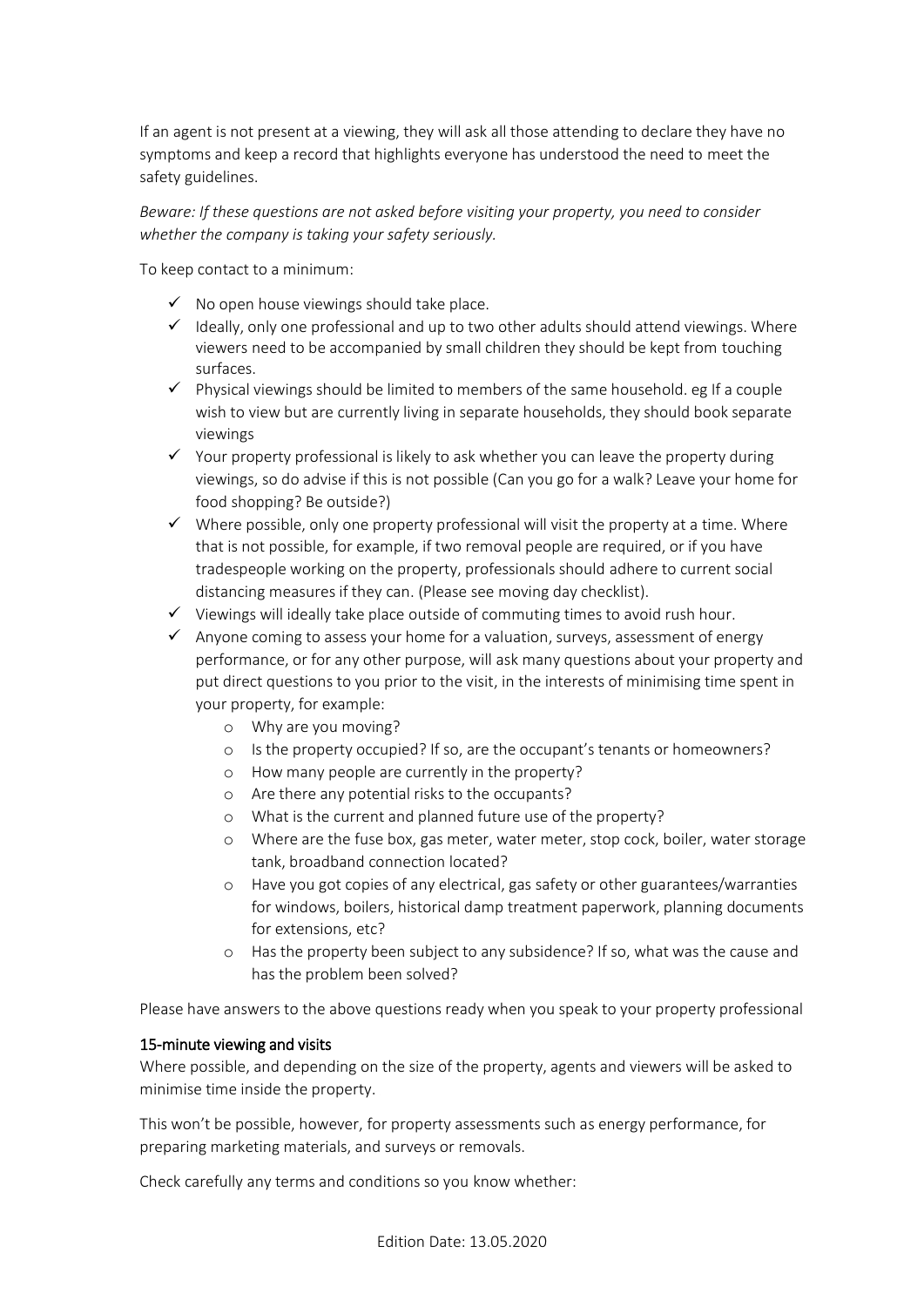- There are restrictions and limitations of the service that can be offered due to precautions taken during COVID-19.
- The service may take longer than before due to the precautions taken. This is likely, so please be patient and understanding.

#### Keys

When handing over keys to an agent, surveyor or other property professional, ensure they are sanitised by using hand sanitisers or passed via a disinfection wipe.

#### B. Home viewings, property visits and assessments checklist

When a property is being viewed or assessed by a property professional, they will minimise the time spent in your property.

When booking a visit or viewing, a property professional should ask a series of questions prior to visiting your property, including:

- $\checkmark$  Has anyone in the home had COVID-19?
- $\checkmark$  Has anyone at home displayed COVID-19 symptoms or not yet completed a required period of household self-isolation?
- $\checkmark$  Do you or anyone in your family have any COVID-19 symptoms?
- Is there someone in the property that could be/is in the high-risk category? If so, they should ideally not be present in the property. Can a representative be appointed in their place?

The company should also confirm with you that the property professional viewing or visiting your property, or any viewers, haven't had any symptoms.

*Beware: If these questions are not asked before visiting your property, you need to consider whether the company is taking your safety seriously.*

When preparing your property for viewings, valuations and surveys, please protect everyone by:

- 1. Keeping windows and internal doors open wherever possible.
- 2. Wiping down door handles/handrails/lift controls or other 'touch points', especially in the kitchen and bathroom.
- 3. Opening a loft hatch and setting up a loft ladder.
- 4. Turning the room lights on.
- 5. If possible, leave the property during the visit/inspection; for example, stay outside, or if it is not possible to leave the property, remain in one room. Otherwise, only have one adult present. Ideally wash hands before and after someone has visited and keep to social distancing measures at all times.
- 6. Ensuring pets and children are not in the property, or stay in one room and move to another room when the visitor needs to see the room they are in.
- 7. Restrict access to w/c or wash facilities unless the property professional(s) is/are there for a long time. If used, please disinfect after use.
- 8. Sanitising any keys handed to an agent, surveyor or other property professional using hand sanitisers, or passing via a disinfectant wipe.
- 9. Clean door hands before and after each visit.
- 10. Some more vulnerable visitors and occupants may ask people present to wear nonsurgical face coverings. *Please read the advice for vulnerable people or those shielding in the* 'Government advice on [home moving during the covid-19 outbreak](https://www.gov.uk/guidance/government-advice-on-home-moving-during-the-coronavirus-covid-19-outbreak?utm_source=e0e4eeda-953e-4084-b795-adf5e2870cb4&utm_medium=email&utm_campaign=govuk-notifications&utm_content=immediate)'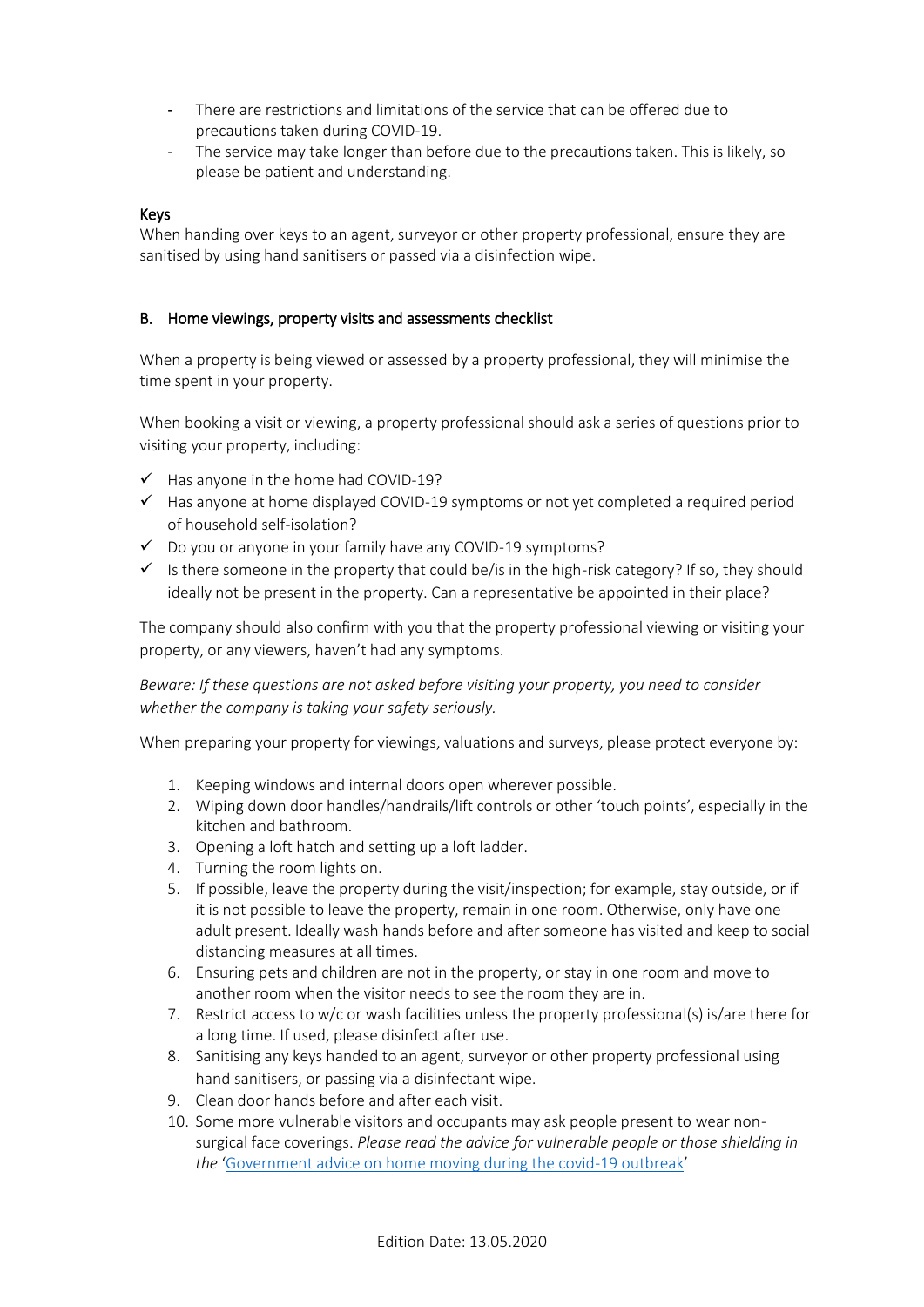After the visit, don't forget to wipe down any door handles and other 'touch points' with a disinfectant.

#### If you are viewing a property:

- 1. Before arranging a physical viewing of a property, consider viewing virtually first to minimise the number of visits you need to make.
- 2. Note that viewings should ideally take place outside commuting hours and avoid using public transport wherever possible.
- 3. The agent is likely to turn up 10 minutes before any viewings to ensure the property is prepared for viewings
- 4. Viewers are asked to wash hands ideally using a hand sanitiser prior to entering and leaving a property
- 5. Only one professional and up to two other adults should attend viewings, where viewers need to be accompanied by small children they should be kept from touching surfaces.
- 6. Ideally, only one professional and up to two other adults should attend viewings. Where viewers need to be accompanied by small children they should be kept from touching surfaces.
- 7. Physical viewings should be limited to members of the same household. eg If a couple wish to view but are currently living in separate households, they should book separate viewings.
- 8. Ideally the agent will show you around the property, but if this is not possible, please adhere to the 2m social distancing rule and wash hands or use a hand sanitiser before and after your visit.
- 9. Avoid touching surfaces. If you have them use gloves and disinfectant wipes.
- 10. Some more vulnerable visitors and occupants may ask people present to wear nonsurgical face coverings.
- 11. Any feedback on the property should ideally be discussed outside or after the visit.

Please be patient; it may take longer to secure a viewing due to staff being furloughed or more property visits having to be accompanied by the agent. All of these measures are in place to keep everyone as safe as possible.

#### 15-minute viewing and visits

Where possible, and depending on the size of the property, agents and viewers will be asked to minimise time inside the property.

This won't be possible, however, for property assessments such as energy performance, for preparing marketing materials, and surveys or removals.

Good time keeping is essential, and communication if running late. Agents should allow a longer time-window for a 15-minute viewing to allow for preparation, delays, and closing up.

#### Mortgage valuations, home surveys and energy assessments

Most mortgage valuations and all home survey inspections and energy assessments will require surveyors to inspect your property in person. Surveyors will minimise time spent at the property, however depending on the service and your requirements, they may need to spend a longer time inspecting different parts of the property.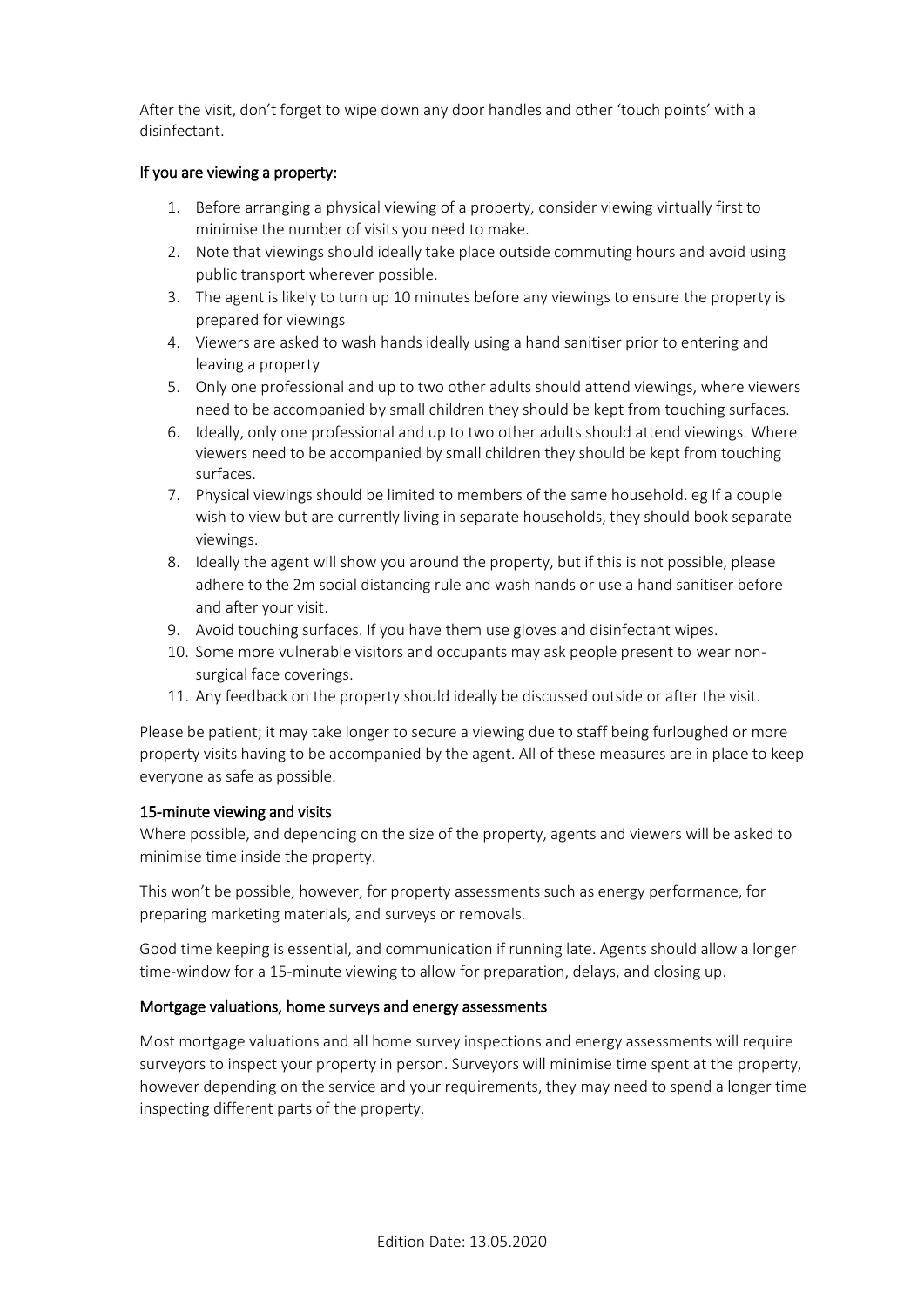## C. Checklist for moving day during COVID-19

You can reduce moving day stress by preparing beforehand.

Some removal services would normally offer packing services but these will be limited for now. However, boxes and packing equipment can still be supplied.

A 'deep [clean'](https://www.gov.uk/government/publications/covid-19-decontamination-in-non-healthcare-settings/covid-19-decontamination-in-non-healthcare-settings) is recommended when moving in and out of a property, so it's a good idea to agree with your property lawyer whether you need to do a deep clean on your own home when it is empty, and also whether you need to do this in your new home before you move in.

#### Vulnerable people or those shielding

If you are in this category, please seek medical advice on whether your move should take place as during this period the government advice is *"staying at home and avoiding unnecessary contacts over this period, if at all possible."*

The also suggest that *"All parties involved in home buying and selling should prioritise agreeing amicable arrangements to change move dates for individuals in this group, or where someone in a chain is in this group."*

*Please read the advice for vulnerable people or those shielding in the* '[Government advice on](https://www.gov.uk/guidance/government-advice-on-home-moving-during-the-coronavirus-covid-19-outbreak?utm_source=e0e4eeda-953e-4084-b795-adf5e2870cb4&utm_medium=email&utm_campaign=govuk-notifications&utm_content=immediate)  [home moving during the covid-](https://www.gov.uk/guidance/government-advice-on-home-moving-during-the-coronavirus-covid-19-outbreak?utm_source=e0e4eeda-953e-4084-b795-adf5e2870cb4&utm_medium=email&utm_campaign=govuk-notifications&utm_content=immediate)19 outbreak'.

#### Before moving day:

- 1. If you need to send money to your property lawyer check whether your bank account has any limit on the amount you can send via your online banking. If you arrange the payments in advance you can avoid a visit to your bank. Be alert to fraudsters – they look for signs you might be sending money so avoid posting on social media that you are moving and be especially suspicious if you receive communication that suggests your property lawyer has changed their bank details.
- 2. Self-pack miscellaneous and non-breakable items wherever possible (ask your removal company what boxes and other materials they will supply and to itemise any associated costs).
- 3. Where possible, please clean your belongings, with standard domestic cleaning products before they are handled by others, including removal firms.
- 4. Packing by the remover is currently limited to china, glass and breakable items.
- 5. Dismantle for packing, and then re-assemble at the destination, furniture items in your new home wherever possible.
- 6. Co-ordinate your move with anyone living in the property so they will have time to move out before you or your removers arrive at the property. Check if there is an agreed time for the property to become vacant on the day of the move, for example 2pm.
- 7. If it is possible, allow 72 hours between a householder moving out and a new one moving in. This may be more likely to be possible when renting.

*Try to have everything packed and ready the night before your move.*

#### On moving day, before the removers arrive:

- 1. Where possible, if you haven't already, please [clean your belongings,](https://www.gov.uk/government/publications/covid-19-decontamination-in-non-healthcare-settings/covid-19-decontamination-in-non-healthcare-settings) with standard domestic cleaning products before they are handled by others, including removal firms
- 2. Ideally leave the property while the removers are working, either by staying outside, or keeping yourself to one room. Always observe the two metre social distancing measures.